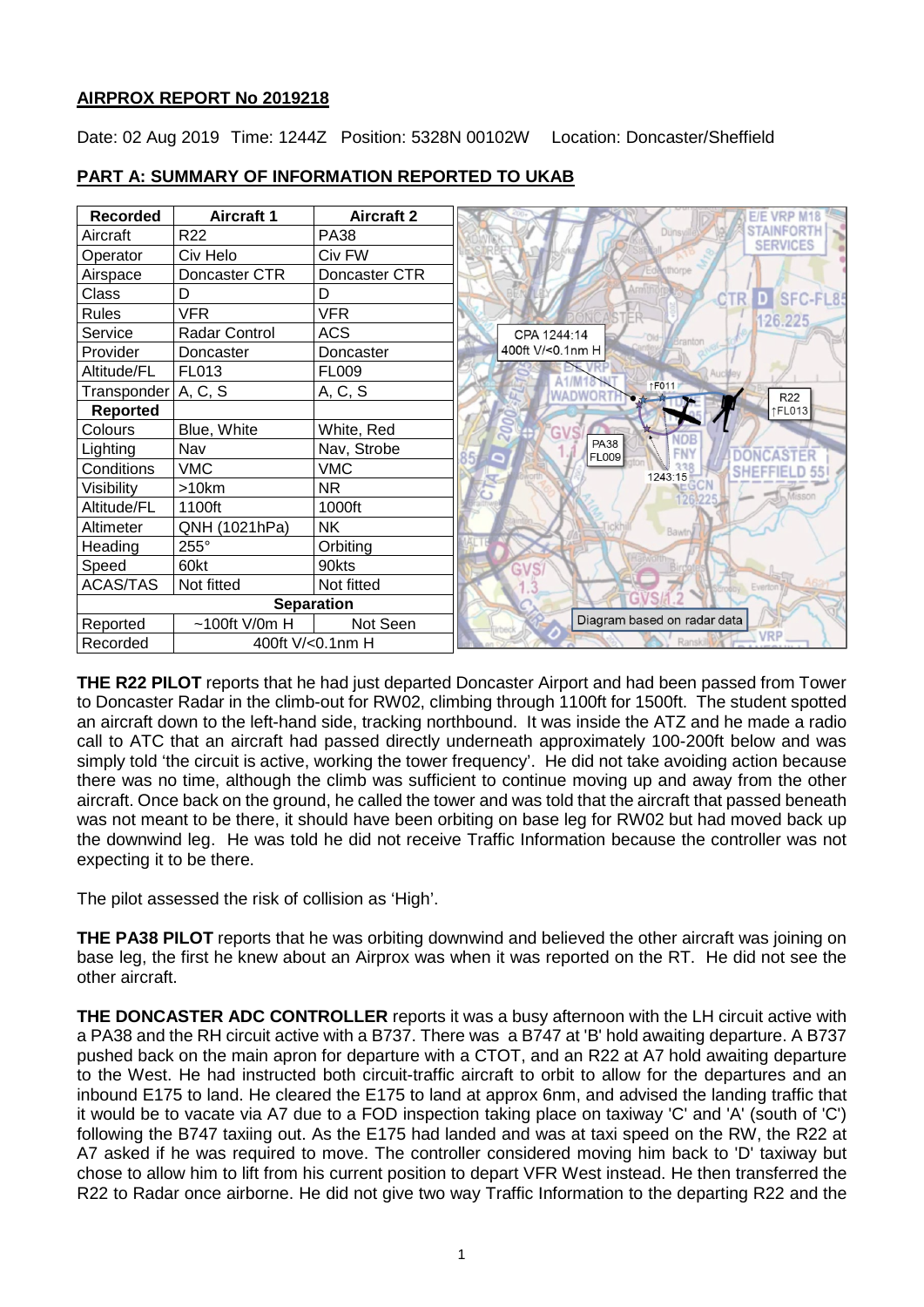orbiting PA38. This is something that he would usually have done, but had not, perhaps due to the busy traffic situation, including the taxiway/runway inspections. Having subsequently watched/listened to the tapes he noted that the PA38 was in an orbit at mid-point downwind. He had believed him to be much further south at the time.

### **Factual Background**

The weather at Doncaster/Sheffield was recorded as follows:

METAR EGCN 021220Z 07004KT 040V110 9999 VCSH FEW019 SCT026TCU 19/17 Q1021=

The Aerodrome Chart featured in the AIP is reproduced at Figure 1:



Figure 1 – Doncaster/Sheffield Aerodrome Chart

## **Analysis and Investigation**

## **Occurrence Investigation**

A Doncaster investigation reviewed the RT in conjunction with the controller. It was noted that the C/A intersection is a bottleneck and should be used with caution for departing helicopters. A standards bulletin will be issued to all controllers reminding them about the need for Traffic Information in the circuit, to be cautious when using A7 for departing helicopters, and that controllers should consider limiting the circuit to 1 during busy periods, or when commercial traffic is departing. Additionally, controllers should not be afraid to control defensively, for example by holding training aircraft at 'parking' during busy times.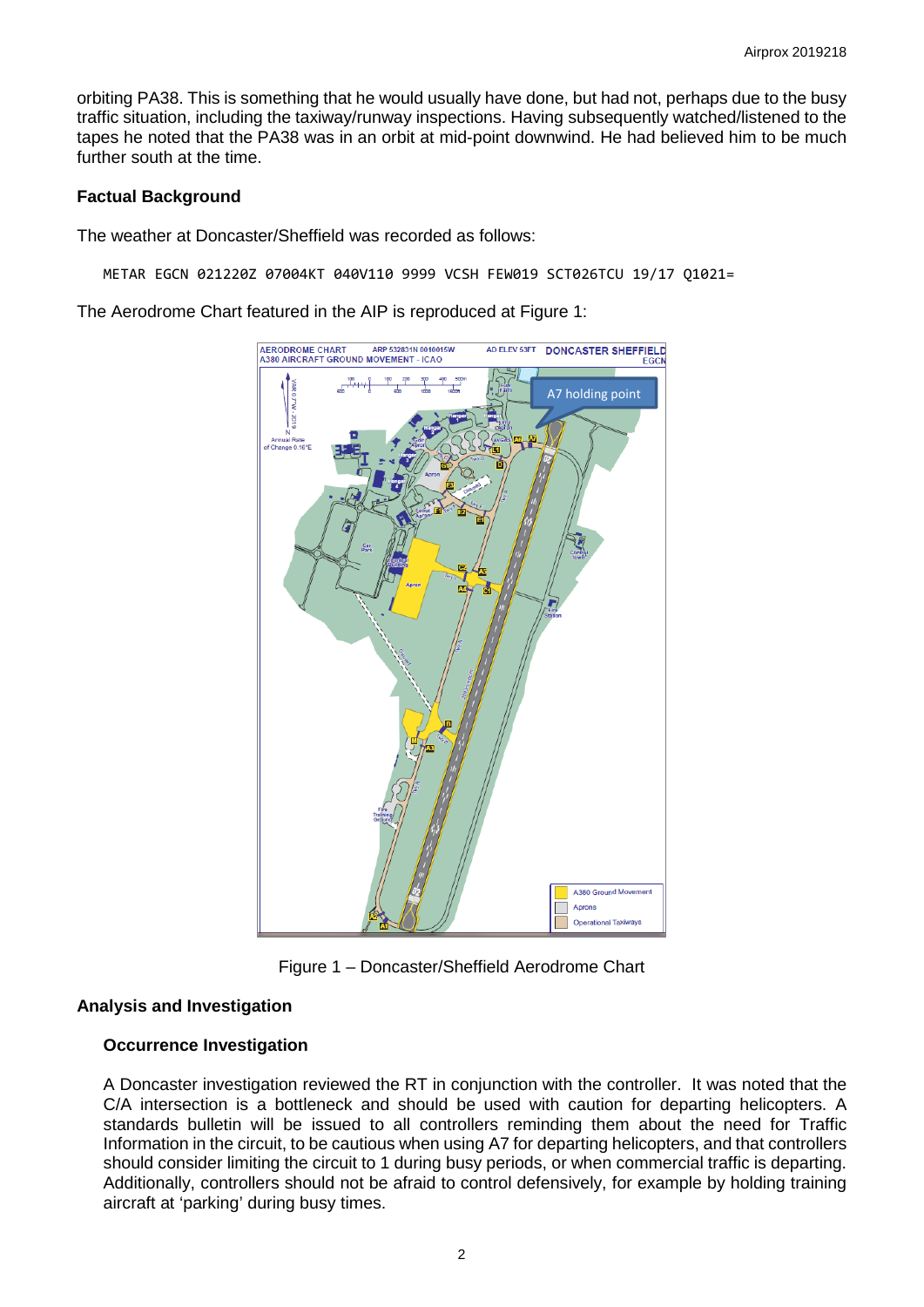## **UKAB Secretariat**

At 1243:08 (Figure 2), the NATS radars, which are not used by the Doncaster controller, show the R22 squawking 6160, routing towards the PA38 (squawking 7010) which is orbiting downwind. It is not known at what point the R22 pilot switched to the radar frequency. The R22 crosses over the top of the PA38 at 1243:54 (Figure 3), with 400ft vertical separation.



The R22 and PA38 pilots shared an equal responsibility for collision avoidance and not to operate in such proximity to other aircraft as to create a collision hazard<sup>[1](#page-2-0)</sup>.

## **Summary**

An Airprox was reported when a R22 and a PA38 flew into proximity in the Doncaster/Sheffield visual circuit at 1244hrs on Friday 2nd August 2019. Both pilots were operating under VFR in VMC, the R22 pilot in receipt of a Radar Control Service from Doncaster App and the PA38 pilot in receipt of an ACS from the Doncaster ADC.

## **PART B: SUMMARY OF THE BOARD'S DISCUSSIONS**

Information available consisted of reports from the pilots of both aircraft, transcripts of the relevant RT frequencies, radar photographs/video recordings, reports from the air traffic controllers involved and reports from the appropriate ATC and operating authorities. Relevant contributory factors mentioned during the Board's discussions are highlighted within the text in bold, with the numbers referring to the Contributory Factors table displayed in Part C.

The Board first looked at the actions of the R22 pilot. He had been holding, awaiting take-off, just prior to asking the controller if he was required to move for the taxying E175. Whilst acknowledging that the frequency was very busy, he had been holding for some time and some members wondered whether he should have assimilated that the controller had told an aircraft to orbit downwind. Although probably trying to be helpful in clearing the area quickly once given a clearance, helicopter members opined that he should have conducted a thorough look-out as he climbed through the circuit anyway, knowing that it was active. That being said, they acknowledged that did not receive any Traffic Information from the controller and so only had generic situational awareness that there might be aircraft in the circuit (**CF6**). Once he had commenced his climb, the R22 pilot did not see the PA38 until it was in close proximity, probably because of the geometry as the PA38 orbited (**CF8**). Fortuitously there was already vertical separation between them, which increased as he continued the climb.

<span id="page-2-0"></span>l <sup>1</sup> SERA.3205 Proximity. MAA RA 2307 paragraphs 1 and 2.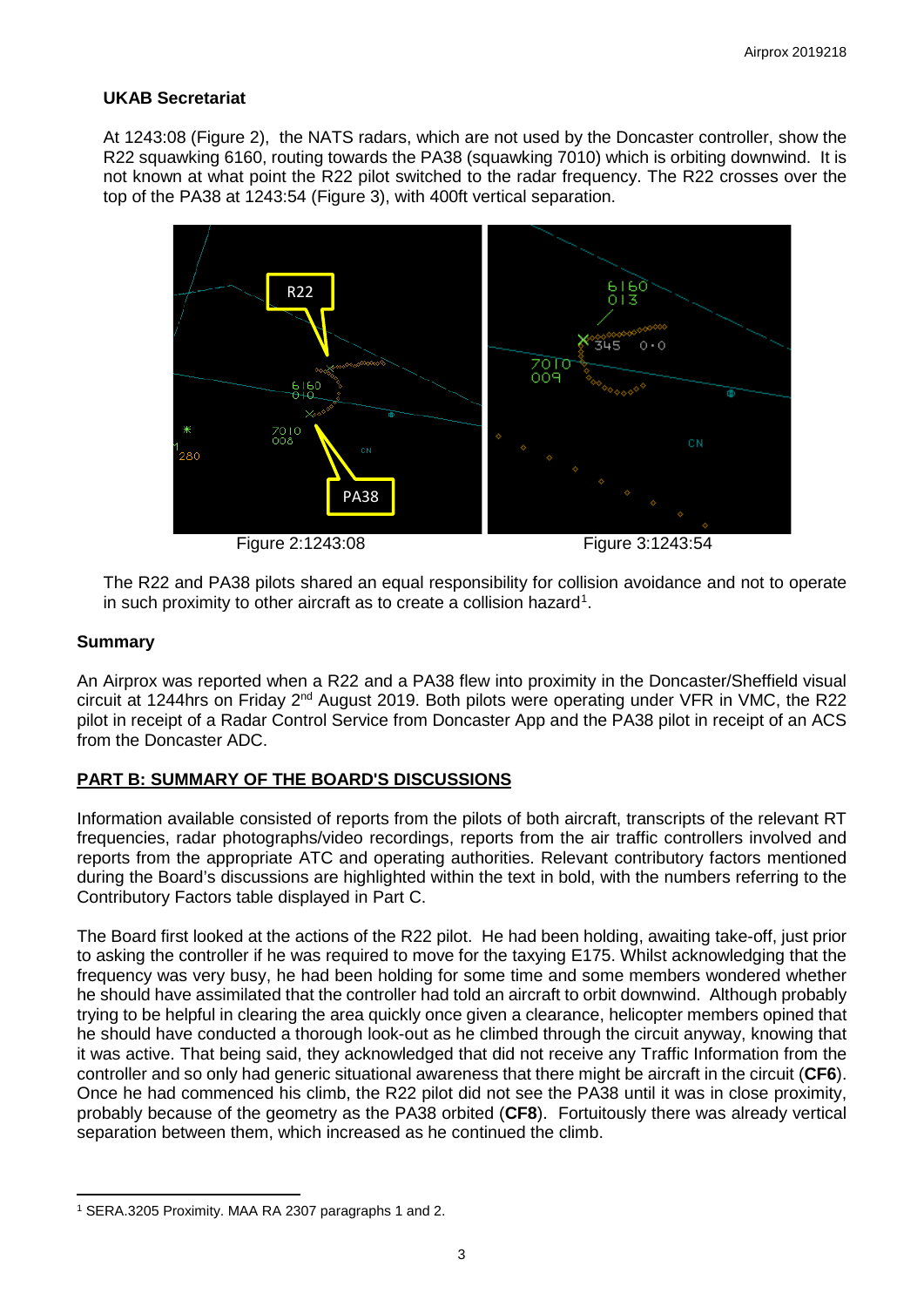The PA38 was also on the aerodrome frequency, and, although the circuit was busy, members also thought the instructor should have heard the controller give the R22 clearance to lift and climb to the west (**CF6**). Similar to the R22 pilot, without specific Traffic Information from the controller, the PA38 pilot could not anticipate that the R22 would be there, and did not see it climb above him (**CF7**). Noting that there was an instructor and a student on-board, members briefly speculated whether they had become immersed in the teaching points that the orbit provided, perhaps to the detriment of look-out in the circuit.

Turning to the role of the aerodrome controller, members noted that he was extremely busy with circuit traffic that needed orbiting due to inbounds, aircraft with timed slots to achieve, and taxiway inspections, any one of which would require careful attention on its own (**CF5**). Controller members wondered whether this workload meant that he had probably briefly forgotten that the R22 was holding and would present a problem to the taxying E175. Once he realised, he gave the R22 pilot immediate clearance to take-off in order to remove it as a factor but did not give corresponding Traffic Information on the orbiting traffic in the circuit (**CF1**, **CF3**, **CF4**). Controller members went on to opine that, although pressured into making a quick decision, with hindsight, if he had just held the E175 on the runway he could have cleared the R22 to make a normal departure, which would not have conflicted with the downwind traffic. The controller was clearly uncertain as to where the PA38 was because he had reported that he thought the PA38 was further downwind that it actually was and had not realised it would be a problem to the R22 departing to the west (**CF2**). In trying to resolve what instructions the PA38 pilot had actually been given, members were disappointed that the Doncaster investigation had not included any R/T transcripts, nor did it include any information from the radar controller about whether the R22 had called the radar controller before or after the Airprox, and whether the radar controller had had time to pass Traffic Information.

In assessing the risk, the Board agreed that the final separation of 400ft had largely been achieved by chance because of the R22's climb. However, this was considered sufficient to mean that, although safety had been degraded, there had been no risk of collision; risk Category C.

# **PART C: ASSESSMENT OF CONTRIBUTORY FACTORS AND RISK**

|     | 2019218                                                        |                                            |                                                                     |  |  |  |
|-----|----------------------------------------------------------------|--------------------------------------------|---------------------------------------------------------------------|--|--|--|
| CF. | Factor                                                         | <b>Description</b>                         | Amplification                                                       |  |  |  |
|     | <b>Ground Elements</b>                                         |                                            |                                                                     |  |  |  |
|     | <b>• Regulations, Processes, Procedures and Compliance</b>     |                                            |                                                                     |  |  |  |
| 1   | <b>Human Factors</b>                                           | • ATM Regulatory Deviation                 | Regulations and/or procedures not complied with                     |  |  |  |
|     | • Situational Awareness and Action                             |                                            |                                                                     |  |  |  |
| 2   | <b>Human Factors</b>                                           | • Conflict Detection - Not Detected        |                                                                     |  |  |  |
| 3   | <b>Human Factors</b>                                           | • Inappropriate Clearance                  | Controller instructions contributed to the conflict                 |  |  |  |
| 4   | <b>Human Factors</b>                                           | • Traffic Management Information Provision | Not provided, inaccurate, inadequate, or late                       |  |  |  |
| 5   | <b>Human Factors</b>                                           | • Distraction - Job Related                |                                                                     |  |  |  |
|     | <b>Flight Elements</b>                                         |                                            |                                                                     |  |  |  |
|     | • Situational Awareness of the Conflicting Aircraft and Action |                                            |                                                                     |  |  |  |
| 6   | Contextual                                                     | • Situational Awareness and Sensory Events | Generic, late, no or incorrect Situational Awareness                |  |  |  |
|     | • See and Avoid                                                |                                            |                                                                     |  |  |  |
| 7   | <b>Human Factors</b>                                           | • Monitoring of Other Aircraft             | Non-sighting or effectively a non-sighting by one or<br>both pilots |  |  |  |
| 8   | <b>Human Factors</b>                                           | • Monitoring of Other Aircraft             | Late-sighting by one or both pilots                                 |  |  |  |

## Contributory Factors:

Degree of Risk: C.

$$
f_{\rm{max}}
$$